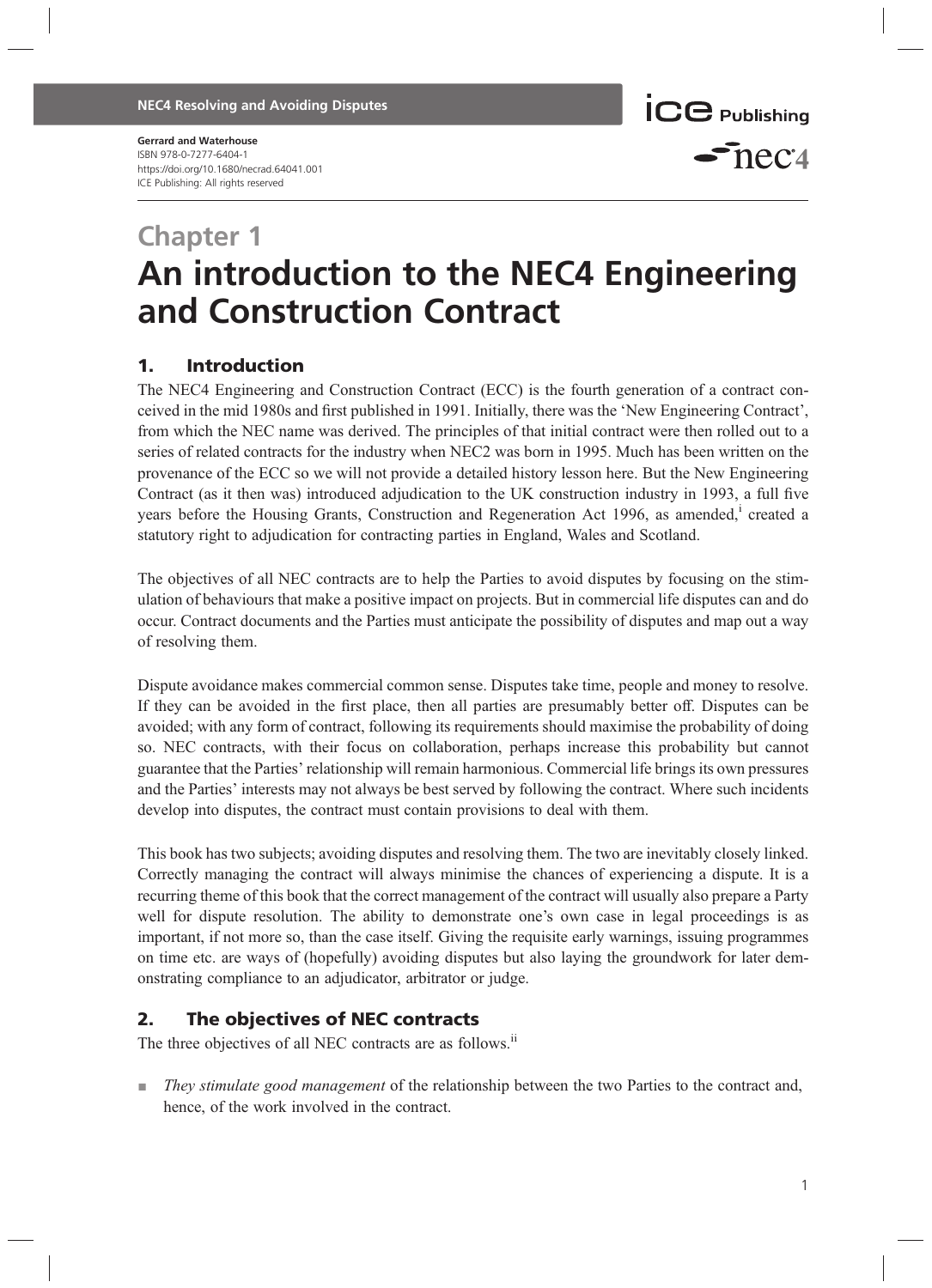COPYRIGHTED MATERIAL.

**Foreword** There is a real possibility that this book will do more good for standard form contracts than any other. Its theme is dispute avoidance; its approach, its tone, and its style is building-contractor-friendly. Forms of Contract are written by lawyers for building Buildings. Those two camps aren't always able to fathom each other. In the end the builder just gets on with building. Whether it is this or that contract document is all very well but spending time trying to operate contract clauses in the 'muck and bullets' of building something is, er, hmm, not a priority. It's only when a dispute breaks ground that building folk start rummaging the small print . . . dozens and dozens of pages in dozens and dozens of contract documents. It might even be that someone reaches for a textbook. Ah, then comes the lawyer stuff.

> In 1991, came the 'New Engineering Contract' ('NEC'). The NEC4 Edition was 2017. In all these years, the NEC folk have said that the intention is to operate NEC so as to minimise disputes. Marred by-the-way, say the two authors of this book, by 'Z clauses (having) gained a certain notoriety amongst NEC users, as they frequently used to skew the contractor's risk allocation between the Parties.' So, the book has, at its heart, how to understand NEC, how to enjoy using it as a hand-book and yes, how to avoid, or at least reduce disputes. Dispute avoidance is, at last, gaining ground.

> > Tony Bingham Arbitrator, Adjudicator, Barrister at Law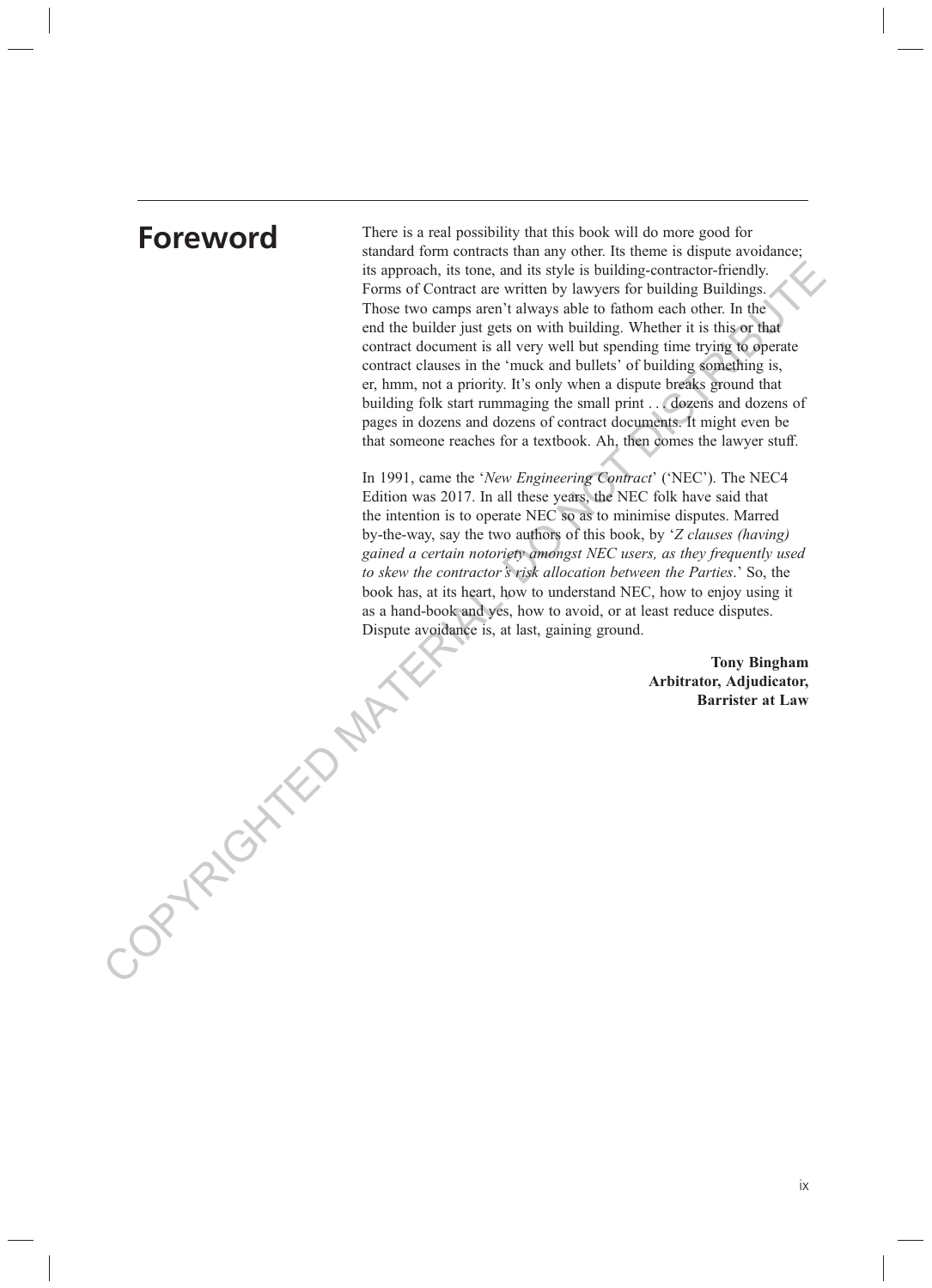Gerrard and Waterhouse ISBN 978-0-7277-6404-1 https://doi.org/10.1680/necrad.64041 ICE Publishing: All rights reserved

### **ICC** Publishing  $\epsilon$ nec $\alpha$

## Chapter 2 Communications

### 15. Introduction to communications

Communications are at the heart of all business transactions; the construction industry is no exception to this. All NEC contracts have communications requirements expressly set out with the aim that communication is undertaken efficiently and clearly. Unsurprisingly, communications or, more often the lack of them, play a significant role in contract disputes.

Many commercial contracts still use language suited to postal communications between the Parties and Others. In an era where email and other forms of electronic communication are now the norm, reliance on such drafting is inadvisable, given the likely non-compliance from day one.

For routine matters, the term 'in writing' doesn't appear in the ECC.<sup>1</sup> Instead, the contract requires communications to be in a form that can be read, copied and recorded. The language refers to the functionality of the communication, not the format of its transmission. The focus on functionality continues throughout all NEC4 documents and the ECC is no exception.

We describe the various processes in the contract in later chapters, for example the assessment of payments and compensation events, so we will not cover communications for those processes in this chapter. But it is important for users of the contract to remain aware that all required communications (as opposed to those that are merely desirable) must be provided within a defined timescale. Some clauses contain express timescales, for example the *Project Manager's* notification of the acceptance (or not) of a programme under Clause 31.3 must be communicated within two weeks. Where such a time period has not been specified in the *conditions of contract*, the *period for reply* will establish the time for a response. So the contract defines not only the functionality of the communication, but its speed too. **COMMUNICATIONS**<br> **COMMUNICATIONS**<br> **COMMUNICATIONS**<br> **COMMUNICATIONS**<br> **COMMUNICATIONS**<br> **COMMUNICATIONS**<br> **CONDIFICATIONS**<br> **CONDIFICATIONS**<br> **CONDIFICATIONS**<br> **CONDIFICATIONS**<br> **CONDIFICATIONS**<br> **CONDIFICATIONS**<br> **COND** 

Disputes in all forms of contract tend to reflect the Parties' actions and inactions. Many NEC processes rely on the protagonists' timely actions. It is common to see allegations in all forms of dispute resolution that the Project Manager, Supervisor and Contractor have not communicated correctly. The NEC's provisions enable the correct provision of communications to be proved or disproved.

Parties to disputes are often left to rely on less-than-perfect evidence to demonstrate that a communication was issued. Notwithstanding the requirements of Clause 13.1, many participants omit important communications and are left to seek out minutes of meetings, drawing transmissions and the like that were never intended to act as communications. Adjudicators are well used to seeing such documents dressed up by party representatives; typically, this is a sign that the correct form of communication was not issued.

NEC contracts separate notifications from other communications required by the contract. The term 'notification' is not defined, and the users of the contract are left to interpret the term themselves. While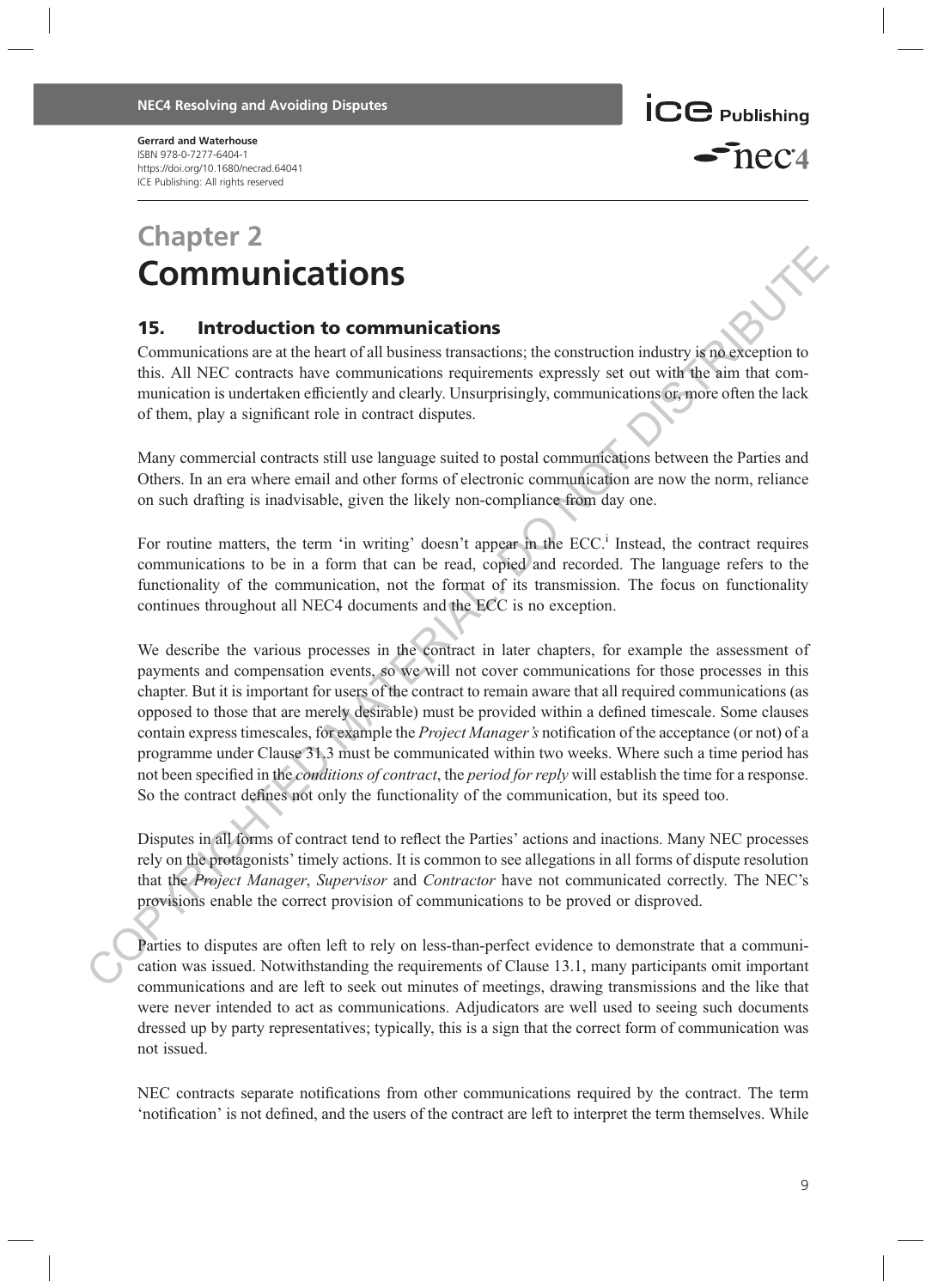Parties to any type of reimbursable arrangement will typically form different views on what payments are due under that arrangement. The ECC provides a detailed structure as to what is due and does it through the following provisions.

#### Clause 52.1

All the Contractor's costs which are not included in the Defined Cost are treated as included in the Fee. Defined Cost includes only amounts calculated using rates and percentages stated in the Contract Data and other amounts at open market or competitively tendered prices with deductions for all discounts, rebates and taxes which can be recovered.

#### Schedule of Cost Components

An amount is included

- only in one cost component and
- only if it is incurred in order to Provide the Works.

Simply put, if the *Contractor* incurs any costs that are listed in the Schedule of Cost Components (SCC), they will be reimbursed by the *Client*. Costs that are not listed will not be eligible for reimbursement. In outline, that sounds simple. But, as with many things in life, this differentiation will provoke differing interpretations in the minds of different people and we find that many disputes concern the reimbursement of costs that might be reflected in the SCC. Clause 52.1<br>
All the *Contractor's* costs which are not included in the Defined Cost are treated as included in the Real<br>
Defined Cost includes only anounts calculated using ratios and percentages stated in the Configurat

#### Example 5.5 Schedule of Cost Components

- Branded clothing. The only clothing shown in the SCC that can be paid for is 'protective clothing'. If a Contractor wants its people to wear branded clothing, isn't that a matter for them? The Contractor may respond by claiming that all clothing on a construction site is protective, given the risk of skin cancer from exposure to the sun or similar conditions caused by exposure to, say, cementitious materials.
- Use of a road sweeper or vehicle wheel wash by the Contractor to help maintain good relations with the local community. Where this provision is prescribed by the Scope then it is clearly necessary to Provide the Works, a condition precedent of any activity qualifying for reimbursement in the SCC. But what if the Scope is silent on the issue of keeping the adjacent roads clean? Is the use of a wheel wash necessary? The Contractor will say that it is, but the Project Manager may argue otherwise.
- Bonuses paid to people. These are recognised in the SCC, but you must remember that any cost reimbursed must have been necessary to Provide the Works. On one occasion, we saw a significant bonus paid by the Contractor to a member of staff, ostensibly for her good work on the project in question. On being given documentary evidence of the payment of the bonus, the Project Manager saw, in the letter sent to the woman by her firm's chief executive, that the bonus reflected her 'many good years of service' to the company. In other words, the bonus was not wholly connected with the current project and therefore there was no reason why the current Client should fund all that bonus. On another occasion, a Contractor purchased a modest amount of takeaway food and drink from a well-known global fast-food restaurant to sustain a gang of concreters who had necessarily worked late one evening after a delay in their work. The Contractor claimed the reimbursement of this amount as a bonus; the Project Manager saw things differently and declined to certify that amount.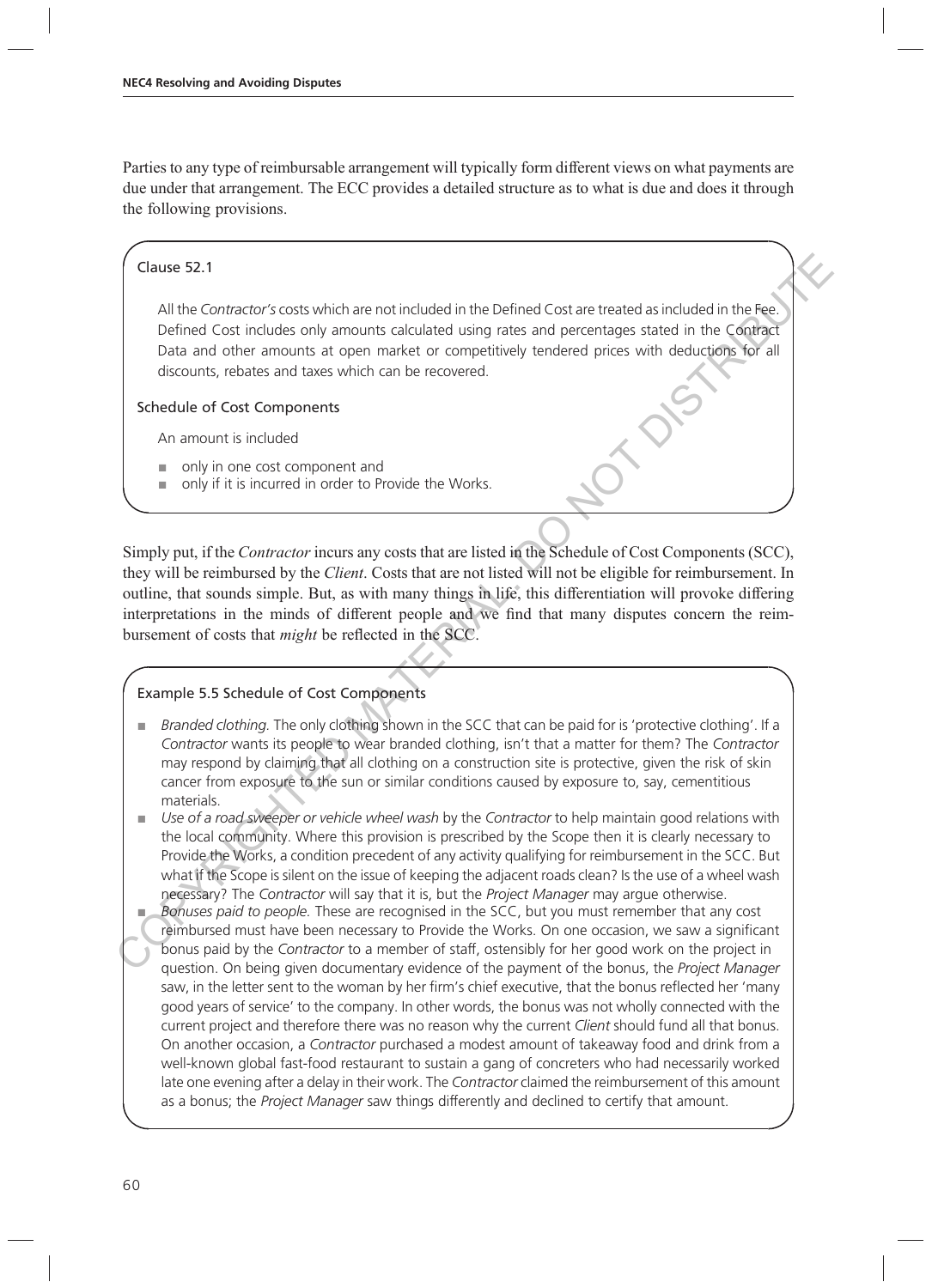#### 60.1(2)

The Client does not allow access to and use of each part of the Site by the later of its access date and the date for access shown on the Accepted Programme.

Access to the Site is clearly necessary for most construction projects even if, say, design and fabrication activities are taking place elsewhere. Note the distinction between the Site and the Working Areas; this compensation event only refers to the Site.

This compensation event reinforces the need to get two things right.

- $\blacksquare$  The Contract Data needs to contain the *access date(s)* and the *Client* needs to be able to honour them.
- The Accepted Programme must be administered properly so that the existence of a compensation event can be demonstrated. Access date(s) and the date(s) for access need to be shown on the programme, as can be seen from Clause 31.2. The Contractor should show this information and the *Project Manager* should ensure that the dates are compliant before accepting the programme. Where Sites are subdivided into different sections, each with its own access date, further complications can arise. If a number of dates are to be used, the parts of the Site to which they refer must be spelt out clearly. Conclusion declines are the steepned construction projects even if, say, design and fabrication activities are taking place elseviewers. Note the distinction between the Site, and fabrication activities are taking place e

#### Example 6.1

A regional municipal waste collection and treatment project required works on 52 Sites. Six were major treatment plants, the remainder were local household recycling centres. Each Site had its own access issues and planning challenges. Some Sites were leased, while some relied on third-party land for access. The potential for access-related delays was therefore significant.

Delays were encountered. But the prior hard work of the Parties ensured that the identification and assessment of these issues was not over-complicated. The contract required that the Contractor and Project Manager utilised the same software for programming. The Contract Data contained clear descriptions of each location, together with the appropriate access dates.

The two Parties monitored progress against each date and when access would be needed. Using different levels of granularity in the programmes allowed each individual delay to be assessed at a local level and for the project overall. No disagreements were encountered because of the way the contract documents had been drafted and of how the works were managed in a collaborative manner.

#### Clause 60.1(3)

The Client does not provide something which it is to provide by the date shown on the Accepted Programme.